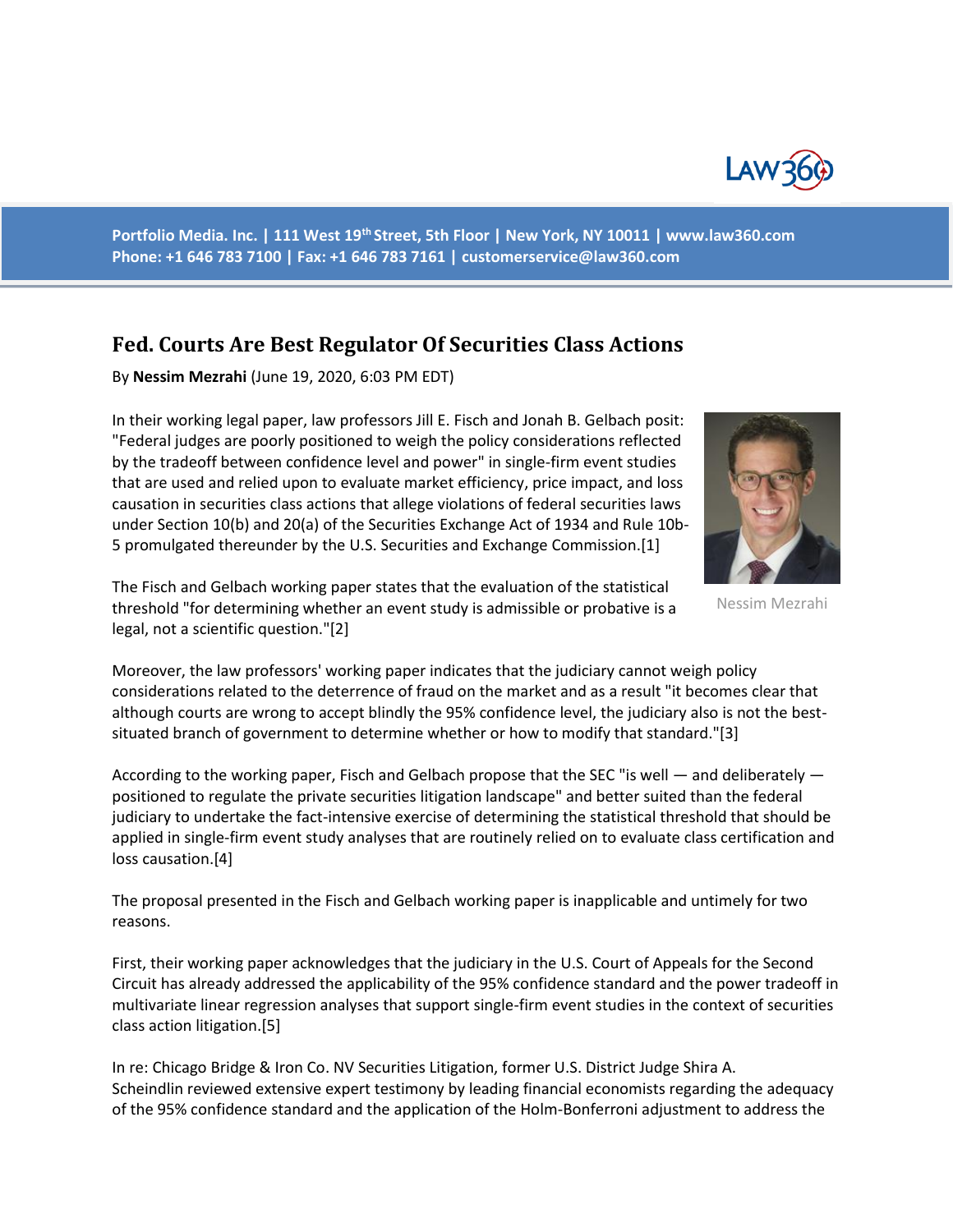"multiple comparisons" issue.[6]

In the current landscape, federal court judges are not blindly accepting any statistical threshold in singlefirm event studies that are contested in motions for class certification, as suggested in the Fisch and Gelbach working paper.

The Chicago Bridge & Iron Co. NV Securities Litigation demonstrates the effectiveness of expert testimony to evaluate the applicability and fit of single-firm event studies to analyze price impact and market efficiency — particularly, the fifth Cammer factor. After extensive expert testimony, the judge in the Chicago Bridge & Iron Co. NV Securities Litigation, concluded:

The case law establishes that 5% is the standard  $-$  though not exclusive  $-$  decision rule employed by courts in this context. ... For this purpose it is helpful for experts to report the precise p-value, rather than merely stating that the return is significant at the 5% level or the 10% level. I therefore conclude that Dr. Finnerty's report of p-values for all of the dates analyzed and his opinion as to whether those between .05 and .10 (5-10% statistical significance) support a finding of market efficiency or price impact may be considered in deciding the issues presented by this motion.[7]

The Fisch and Gelbach working paper does not address the multiple-comparisons problem nor does it source relevant scientific research published by mathematicians and statisticians that evaluate certain statistical methods that control for type I and type II errors that may be present in multivariate linear regression analyses.[8]

For example, according to the defendant's expert in the Chicago Bridge & Iron Co. NV Securities Litigation, Lucy Allen of NERA Economic Consulting, her report on price impact addressed the multiplecomparisons problem and proposed the use of the Holm-Bonferroni adjustment to correct for it:

A standard and commonly accepted method to correct for the multiple comparisons problem is the Holm-Bonferroni adjustment. The Holm-Bonferroni adjustment is based on the number of tests performed so that the overall statistical significance takes into account the number of tests performed and adjusts the statistical threshold of individual tests accordingly.[9]

Judge Scheindlin sourced the research of financial economist David Tabak of NERA to further understand and address the multiple-comparisons issue and concluded:[10]

[A] price impact analysis does not present the type of problem that the Holm-Bonferroni adjustment corrects. Particularly in light of the few dates at issue here and the precedential rarity of applying multiple comparison adjustments in 10b-5 cases, I decline to require the use of the Holm-Bonferroni adjustment in weighing competitive expert analyses.[11]

Second, the Fisch and Gelbach working paper states: "Most judges are lawyers, and although modern legal training has been influenced by law and economics, 'a standard legal education does not include rigorous training in statistics or the evaluation of scientific evidence.'"[12]

This is precisely the reason that the federal judiciary relies on expert testimony by established financial economists experienced in securities class action litigation to address econometric issues that are specific to the allegations in the claim at issue.

The proposition made by Fisch and Gelbach, that the SEC is better suited than the federal judiciary to evaluate the applicable statistical threshold on every securities class action where market efficiency,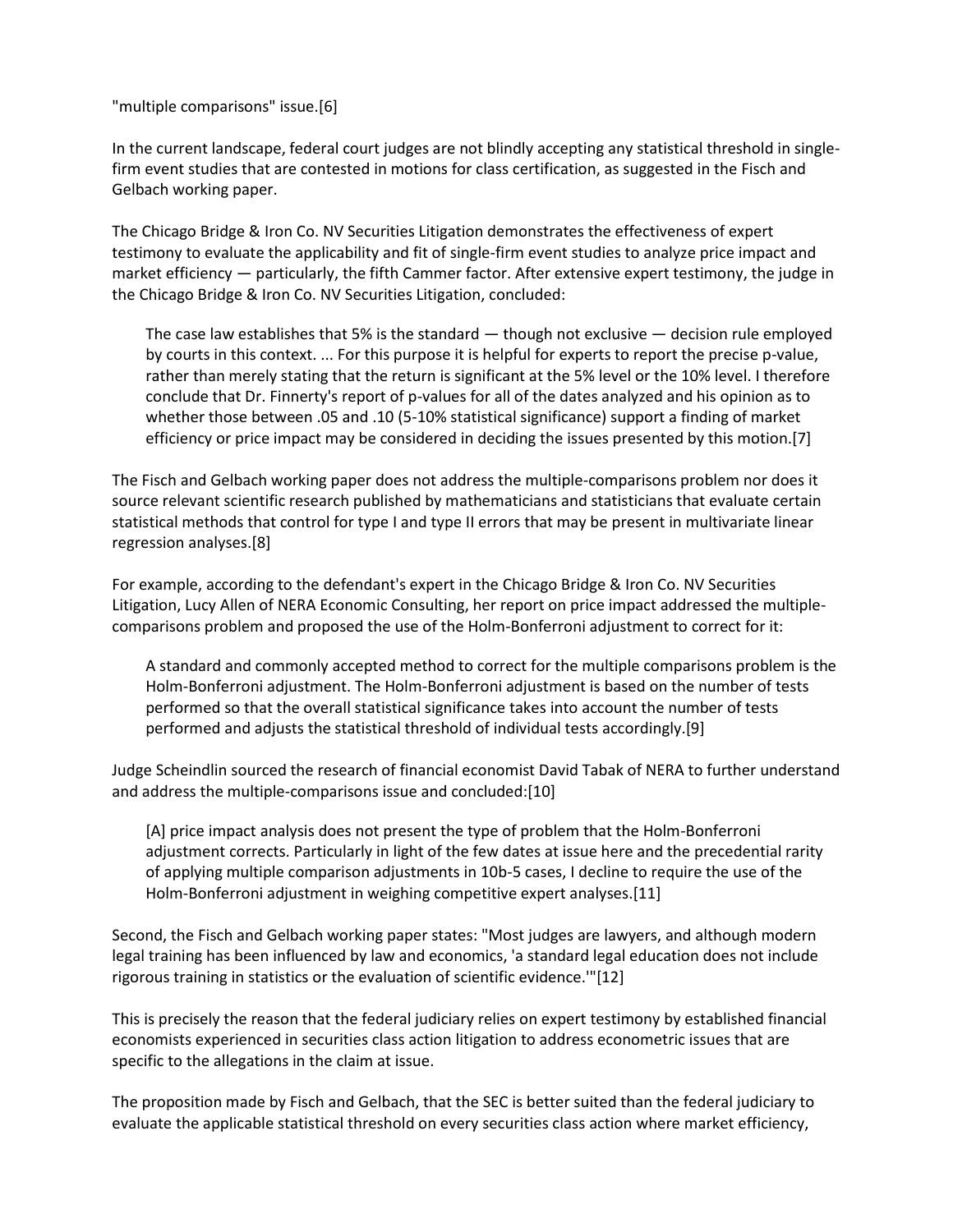price impact and loss causation are contested, will severely inhibit an effective and efficient delivery of justice.

Given the current state of affairs in Washington, D.C., investors in the U.S. public markets are better served if the SEC deploys its resources in support of executing the directives of legislation S. 945 – the Holding Foreign Companies Accountable Act.[13]

If approved by Congress and the president, the bill will amend Section 104 of the Sarbanes-Oxley Act of 2002 and require certain non-U.S. issuers to disclose to the commission their audit reports, including specific foreign ownership information, to evaluate their standing on U.S. national exchanges.

This is good for investors in our public equity markets and better for their protection than redirecting the commission's limited resources to duplicate specialized expert work that is already being performed by skilled financial economists in academia and the private sector.

Aside from the flurry of COVID-19-related enforcement actions, according to the SEC's Feb. 14 press release, the commission is focused "to improve the [National Market System] market data infrastructure by reducing the current disparity in content and latency between NMS market data and the proprietary data products that some of the individual exchanges sell directly to market participants."[14]

According to the SEC's press release on Sept. 9, 2019, the commission is also committed to execute on its mission to advance the implementation of the consolidated audit trail.[15]

The lack of data and price discovery uniformity born from various market data sources will inhibit the SECs ability to objectively oversee all public equity trades on U.S. exchanges and effectively evaluate price impact of all public disclosures, as proposed in the Fisch and Gelbach working paper:

The SEC could collect data on corrective disclosures that do not result in litigation to evaluate the price impact associated with such disclosures and to determine whether litigation under existing empirical standards would be viable.[16]

The determination of what information may be considered corrective in publicly disseminated disclosures by directors and officers of U.S.-listed corporations is an arduous and time intensive legal undertaking that should not be placed on the shoulders of the SEC. According to Judge Scheindlin, in the Chicago Bridge & Iron Co. NV Securities Litigation:

While there is no Second Circuit precedent directly reaching this issue, several district courts post-Arkansas Teachers have conducted the "correctiveness" analysis at the class certification stage. However, a review of those cases demonstrates that the analysis has been carefully limited to a few inquiries, including: (i) whether the information in the alleged corrective disclosure is new  $-$  if it is not new then it cannot be corrective; (ii) whether the information in the alleged corrective disclosure relates to the same subject matter or is wholly unrelated; and (iii) whether the information in the alleged corrective disclosure is merely analyst speculation or opinion which cannot be deemed corrective. Any further examination of the alleged corrective disclosure risks crossing the line into an analysis of loss causation.[17]

The SEC may have "the legal power and the institutional competence to develop litigation standards," Fisch and Gelbach state, but the commission does not have the resources to make hundreds of definitive legal conclusions related to the correctiveness of all disclosures made by directors and officers of U.S.-listed corporations.[18]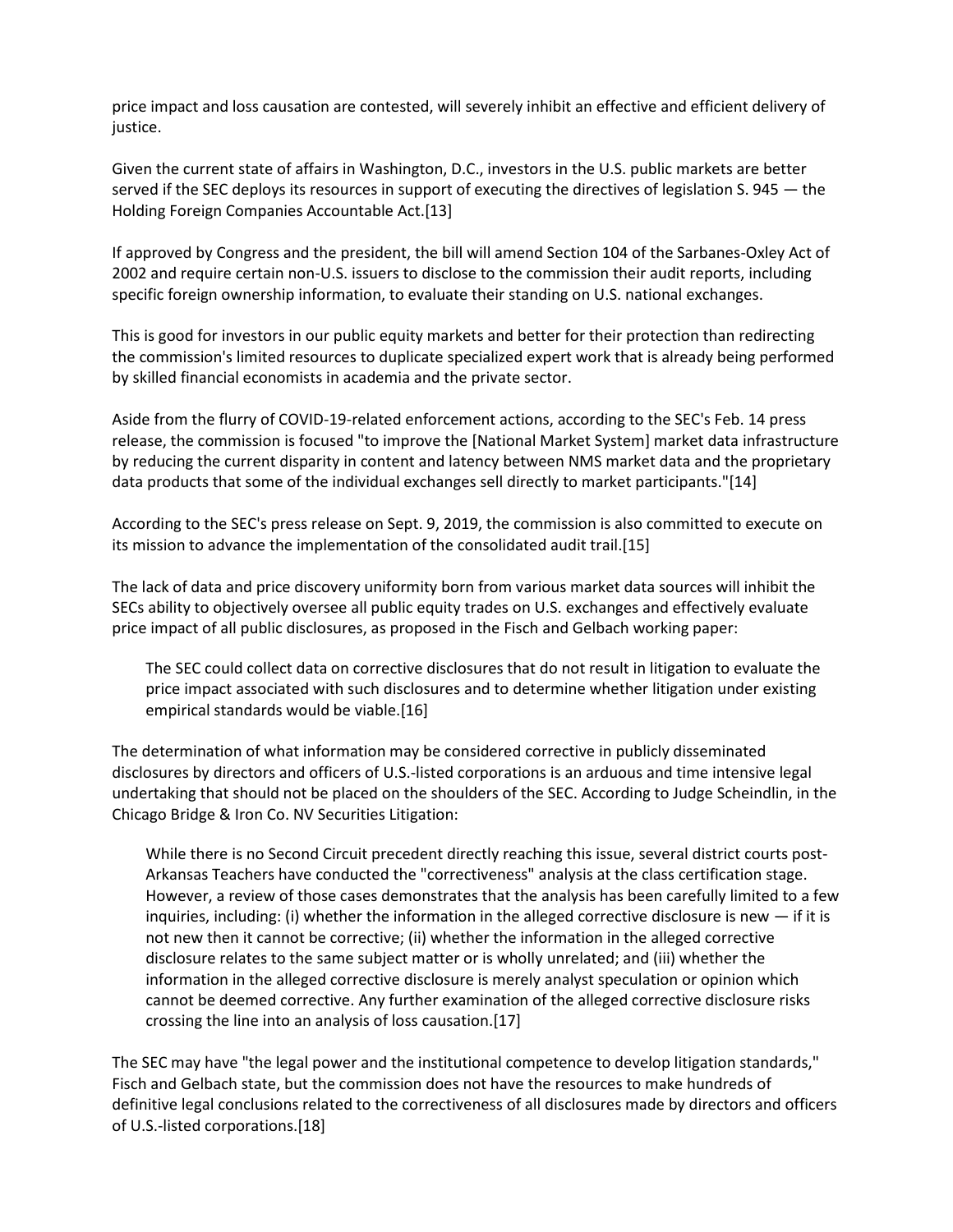As a result, the commission may be reluctant to dictate affirmatively on the appropriate statistical threshold that should be applied on single-firm event studies that are relied upon in securities class actions.

The federal judiciary is the most experienced branch of government to make sound determinations of correctiveness in public disclosures that may be alleged to be rectifying materially misleading statements or omissions by directors and officers of U.S.-listed corporations.

Expert testimony rendered by qualified financial economists with class action litigation experience is an effective mechanism to evaluate the appropriate statistical threshold that should be applied in singlefirm event study analyses that are contested in motions for class certification.

Just because "[f]ederal courts do not see cases that lawyers do not file [and they] do not see investor losses that are not pursued through litigation," as stated by Fisch and Gelbach, does not mean that the SEC should be tasked to regulate the private securities class action arena to better serve investors.[19]

The proposal is inapplicable, untimely and will severely undermine the legal defenses that have been afforded to directors and officers of U.S.-listed corporations through established case precedents in the U.S. federal court system.

*Nessim Mezrahi is co-founder and CEO of SAR LLC, a securities class action data analytics software company.*

*The opinions expressed are those of the author(s) and do not necessarily reflect the views of the firm, its clients, or Portfolio Media Inc., or any of its or their respective affiliates. This article is for general information purposes and is not intended to be and should not be taken as legal advice.*

[1] "Power and Statistical Significance in Securities Fraud Litigation," ECGI Working Paper Series in Law No. 511/2020, Johah B. Gelbach and Jill Fisch, April 2020, Pg. 4. See, https://corpgov.law.harvard.edu/2020/05/12/power-and-statistical-significance-in-securities-fraudlitigation/.

[2] Id., Pg. 40.

[3] Id., Pg. 43.

[4] Id., Pg. 45.

[5] Id., Pg. 10.

[6] "Ms. Allen cites the Reference Guide on Statistics for the proposition that the 5% level "'is the most common in social science' and that is typically used by courts." In his Reply Report, Dr. Finnerty argues that this claim regarding the 5% level in social science is not specific to finance and economics." In re Chicago Bridge & Iron Company NV Securities Litigation. See, Special Master Report and Recommendation Regarding Class Certification and Appointment of Class Representatives and Class Counsel, by Honorable Shira A. Scheindlin, Special Master, dated Oct. 16, 2019, Pg. 34.